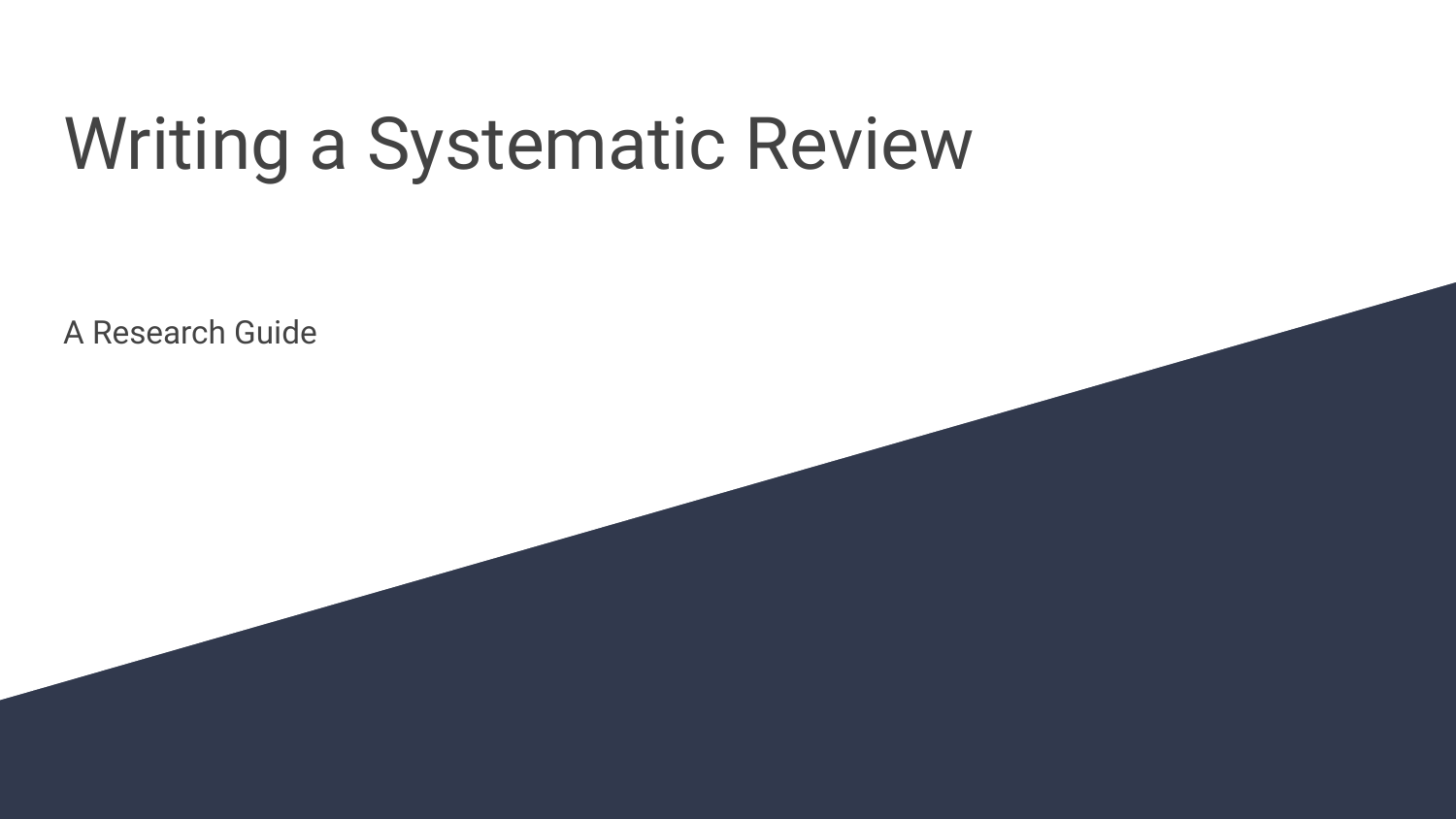### What is a systematic review?

A systematic review is defined as "a review of the evidence on a clearly formulated question that uses systematic and explicit methods to identify, select and critically appraise relevant primary research, and to extract and analyze data from the studies that are included in the review."

Source: Undertaking Systematic Reviews of Research on Effectiveness. CRD's Guidance for those Carrying Out or Commissioning Reviews. CRD Report Number 4 (2nd Edition). NHS Centre for Reviews and Dissemination, University of York. March 2001.



Image: EBM Pyramid and EBM Page Generator, copyright 2006 Trustees of Dartmouth College and Yale University. All Rights Reserved. Produced by Jan Glover, David Izzo, Karen Odato and Lei Wang.

Systematic reviews reside at the top of the evidence-based medicine pyramid because they involve comprehensive collection, synthesis, and evaluation of the most relevant, high-level research.

"Gathering research, getting rid of rubbish and summarizing the best of what remains captures the essence of the science of systematic review."

-Grant MJ, Booth A. A typology of reviews: an analysis of 14 review types and associated methodologies. Health Info Libr J. 2009;26(2):91-108. doi:10.1111/j.1471-1842.2009.00848.x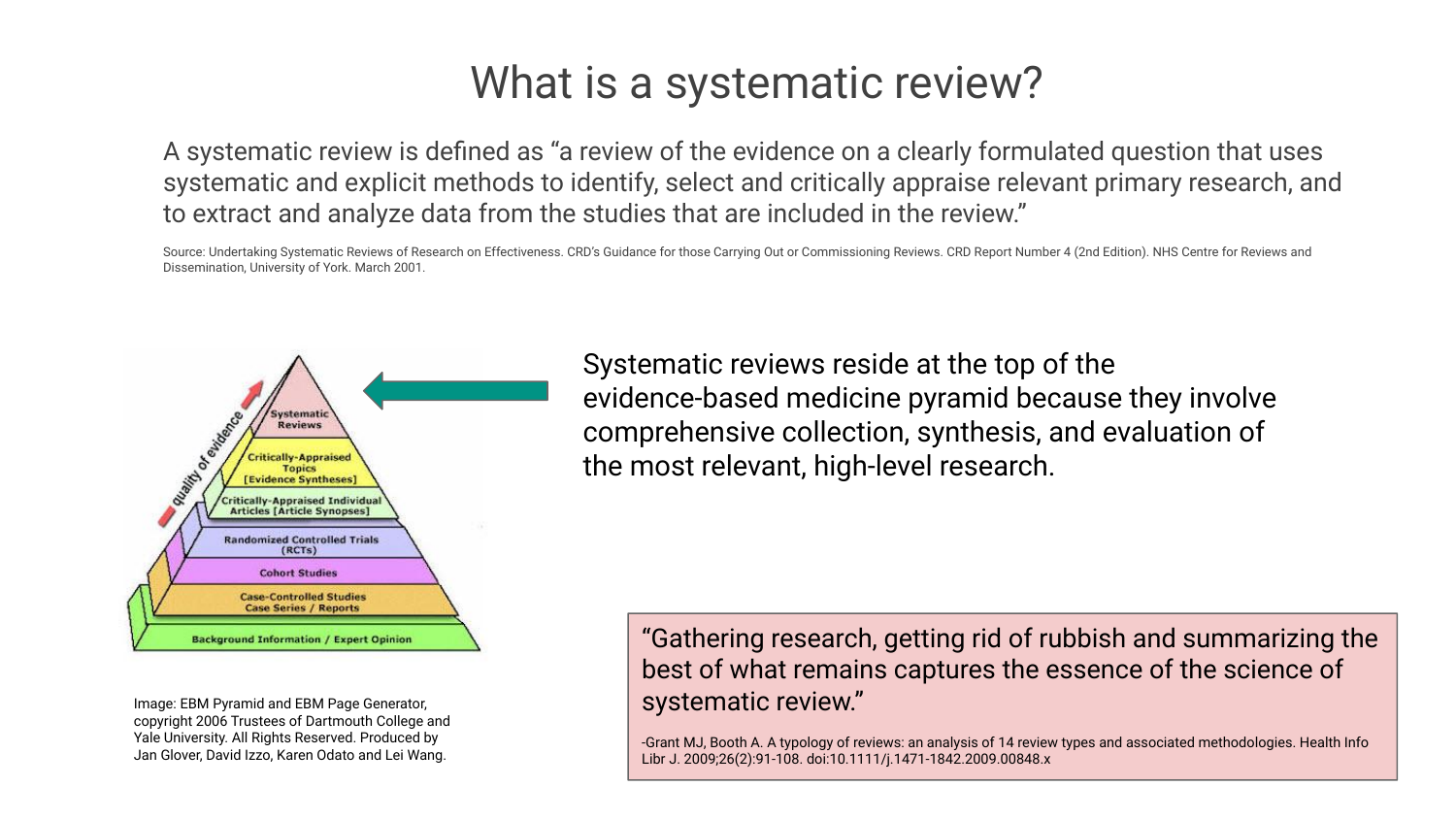### How does a systematic review differ from a literature review?

· High-level overview of primary research on a · Qualitatively summarizes evidence on a focused question that identifies, selects. **Definition** topic using informal or subjective methods synthesizes, and appraises all high quality to collect and interpret studies research evidence relevant to that question • Answers a focused clinical question Goals • Provide summary or overview of topic · Fliminate bias Clearly defined and answerable clinical • Can be a general topic or a specific question Question question • Recommend using PICO as a quide • Pre-specified eligibility criteria • Introduction Systematic search strategy Methods **Components** • Assessment of the validity of findings · Discussion • Interpretation and presentation of results • Conclusion • Reference list • Reference list Number of authors • Three or more • One or more • Months to years **Timeline** • Weeks to months • Average eighteen months • Thorough knowledge of topic • Understanding of topic Perform searches of all relevant databases Requirement • Perform searches of one or more • Statistical analysis resources (for metadatabases analysis) Connects practicing clinicians to high quality evidence Value • Provides summary of literature on the topic • Supports evidence-based practice

Literature review

**Systematic review** 

Source: Kysh, L. (2013). What's in a name? The difference between a systematic review and a literature review and why it matters. [Poster].Retrieved from [http://dx.doi.org/10.6084/m9.figshare.766364.](http://dx.doi.org/10.6084/m9.figshare.766364)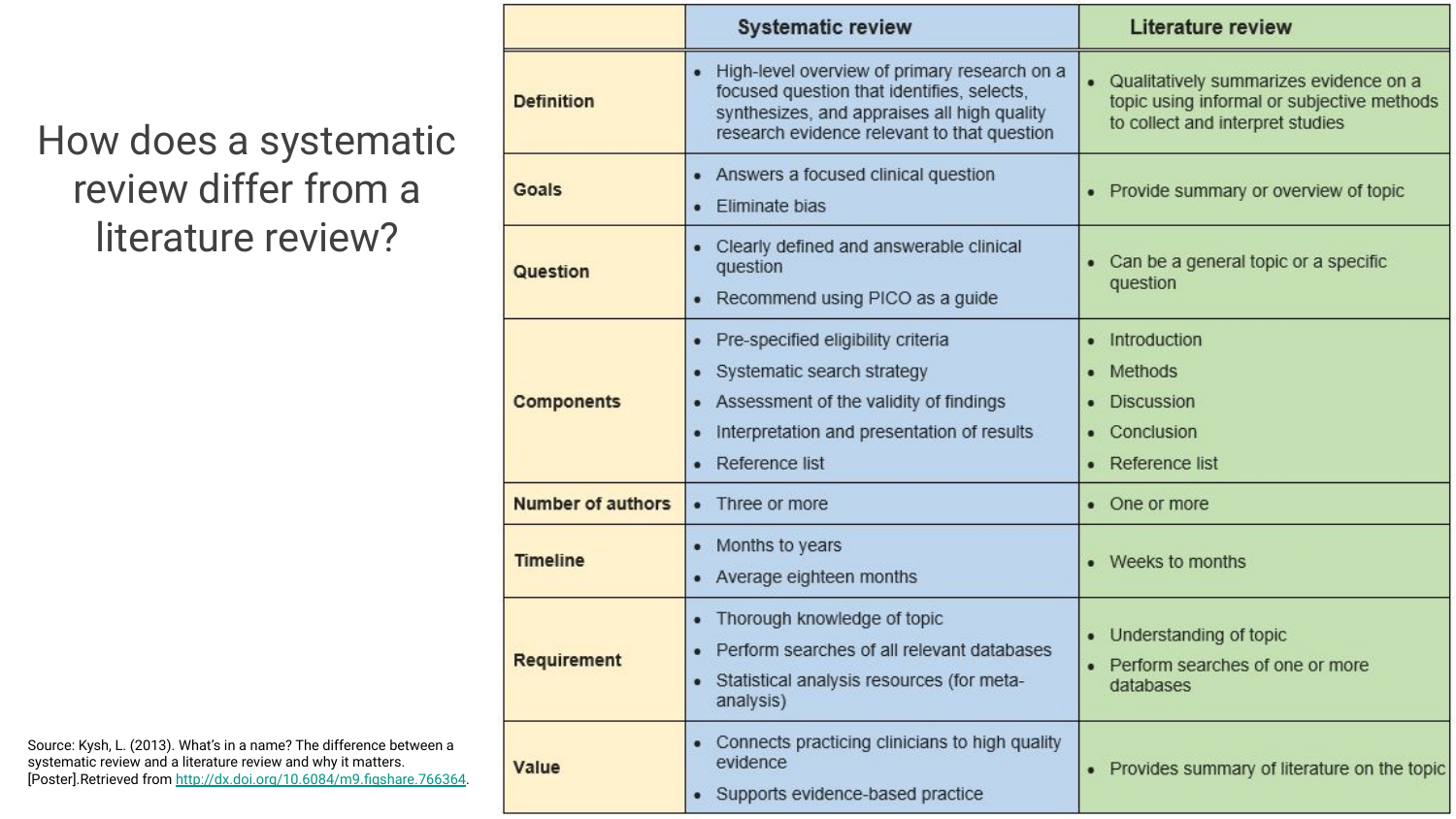### What are the steps of a systematic review?

The systematic review process is rigorous and complex, and the following graphic is only meant to provide a brief summary of the process. On the following slides you will find more information about database searching and how to develop a search strategy, and on the Resources slide you will find additional, in-depth standards, guidelines, and research guides.

| <b>Identifying and Defining</b><br>the Research Question                                                                                                                                                                                                                                                                                                | Searching and<br>Selecting the<br><b>Studies</b>                                                                                                                                                                                                                                                                                                                                                                    | <b>Extracting the</b><br>Data                                                                                                                                                                                                                                                                                                                                                                                            | Synthesizing                                                                                                                                                                                                                                                                                                                                                                          | <b>Writing and</b><br>Publishing the<br><b>Review</b>                                                                                                                                                                                                                                                                                                                                                                                                                      |
|---------------------------------------------------------------------------------------------------------------------------------------------------------------------------------------------------------------------------------------------------------------------------------------------------------------------------------------------------------|---------------------------------------------------------------------------------------------------------------------------------------------------------------------------------------------------------------------------------------------------------------------------------------------------------------------------------------------------------------------------------------------------------------------|--------------------------------------------------------------------------------------------------------------------------------------------------------------------------------------------------------------------------------------------------------------------------------------------------------------------------------------------------------------------------------------------------------------------------|---------------------------------------------------------------------------------------------------------------------------------------------------------------------------------------------------------------------------------------------------------------------------------------------------------------------------------------------------------------------------------------|----------------------------------------------------------------------------------------------------------------------------------------------------------------------------------------------------------------------------------------------------------------------------------------------------------------------------------------------------------------------------------------------------------------------------------------------------------------------------|
| Define your research<br>question using a<br>framework (such as<br>PICO) to help develop<br>your inclusion and<br>exclusion criteria and<br>your search terms. Now<br>is also the time to<br>develop your protocol<br>(plan) and register it.<br>Registering is not<br>required but is<br>recommended. More on<br>protocol registration from<br>the NIH. | Search a wide variety of<br>databases and resources<br>(which will help mitigate<br>publishing bias) and<br>select studies using your<br>inclusion and exclusion<br>criteria from step 1.<br>The <b>IOM</b> recommends<br>that searching be<br>performed by a librarian<br>or specialist with<br>considerable literature<br>searching experience.<br>See the NIH's<br>recommended databases<br>and gray literature. | Data extraction requires<br>more than one reviewer<br>and a data extraction<br>form to keep things<br>comprehensive and<br>organized. Cochrane has<br>sample data extraction<br>form templates that can<br>be adapted to fit your<br>criteria. Word processors,<br>spreadsheets, and<br>systematic review<br>management tools are<br>just a few of the options<br>for data extraction forms<br>that may prove effective. | At this step, all of your<br>evidence and findings<br>must be organized into a<br>coherent and narrative<br>summary. All systematic<br>reviews will contain this<br>qualitative synthesis,<br>while only some<br>systematic reviews may<br>require a quantitative<br>synthesis, typically<br>referred to as a<br>meta-analysis. See<br>Cochrane's general<br>framework for synthesis. | Writing the systematic<br>review means evaluating,<br>interpreting, and<br>disseminating your<br>findings so they can be<br>clearly understood and<br>potentially replicated. See<br><b>Equator Network's</b><br>guidance on scientific<br>writing. Selecting an<br>appropriate journal to<br>publish in means getting<br>your review to the most<br>suitable audience. See the<br>Bernard Becker Library link<br>on the resources page for<br>quality journal indicators. |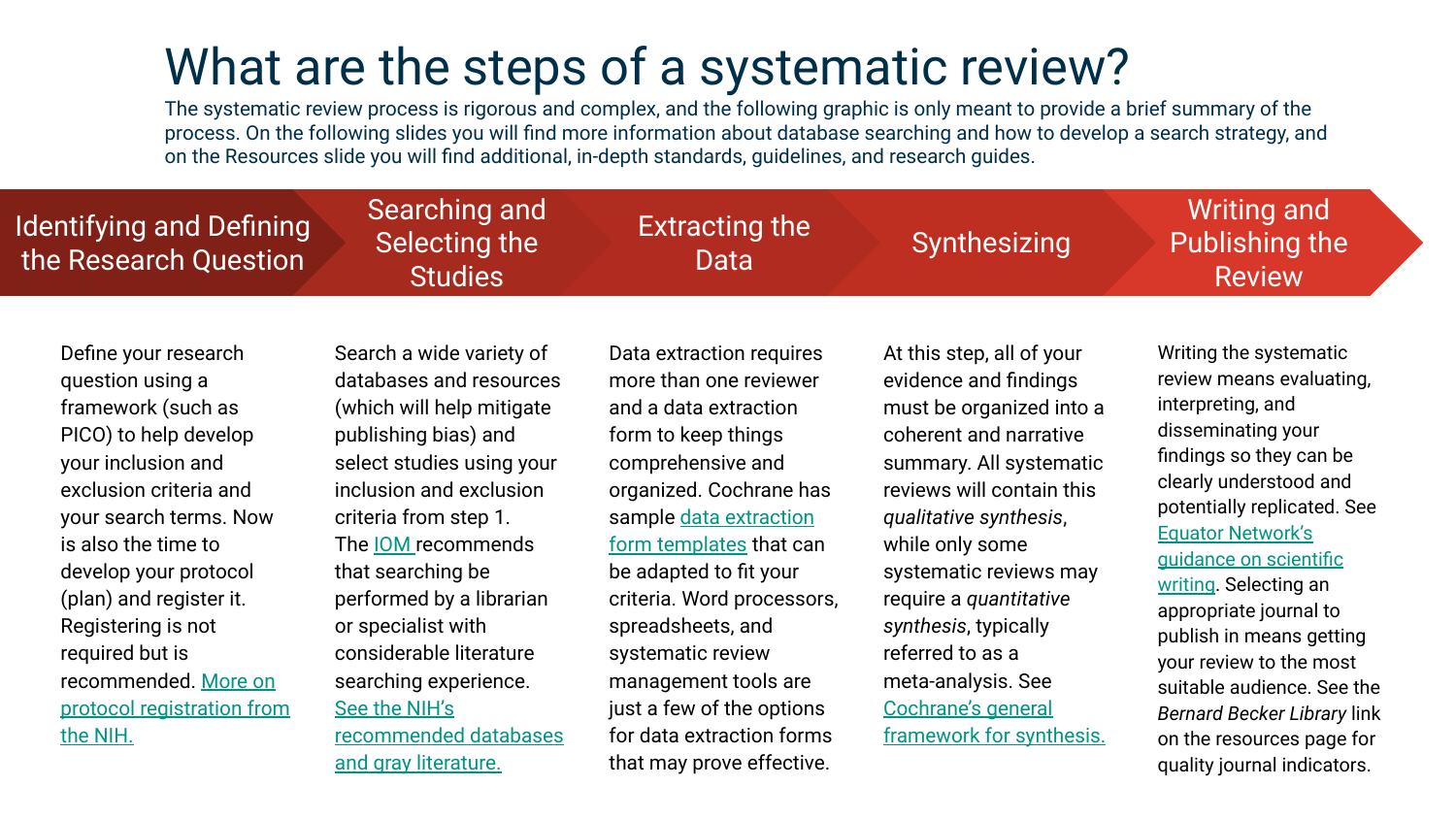# More on Searching...

Developing a search strategy begins in step 1 of the systematic review process, when the research question is defined and the protocol is developed. These frameworks provide the concepts, terms, and constraints that help to shape the search strategy.

The following example demonstrates how to build a search strategy for the research question: **"Is animal-assisted therapy more effective than music therapy in managing aggressive behavior in elderly people with dementia?"**  In this example, the **PICO** framework helps to identify the key concepts:

| $\mathsf{P}$ (patient or population) | l (intervention)        | $\mathbf C$ (comparison or control) | <b>O</b> (outcome)  |
|--------------------------------------|-------------------------|-------------------------------------|---------------------|
| Dementia                             | Animal-assisted therapy | Music therapy                       | Aggressive behavior |

The source for this example comes from:

Aromataris, E., & Riitano, D. (2014). Constructing a search strategy and searching for evidence. A guide to the literature search for a systematic review. The American journal of nursing, 114(5), 49–56. <https://doi.org/10.1097/01.NAJ.0000446779.99522.f6>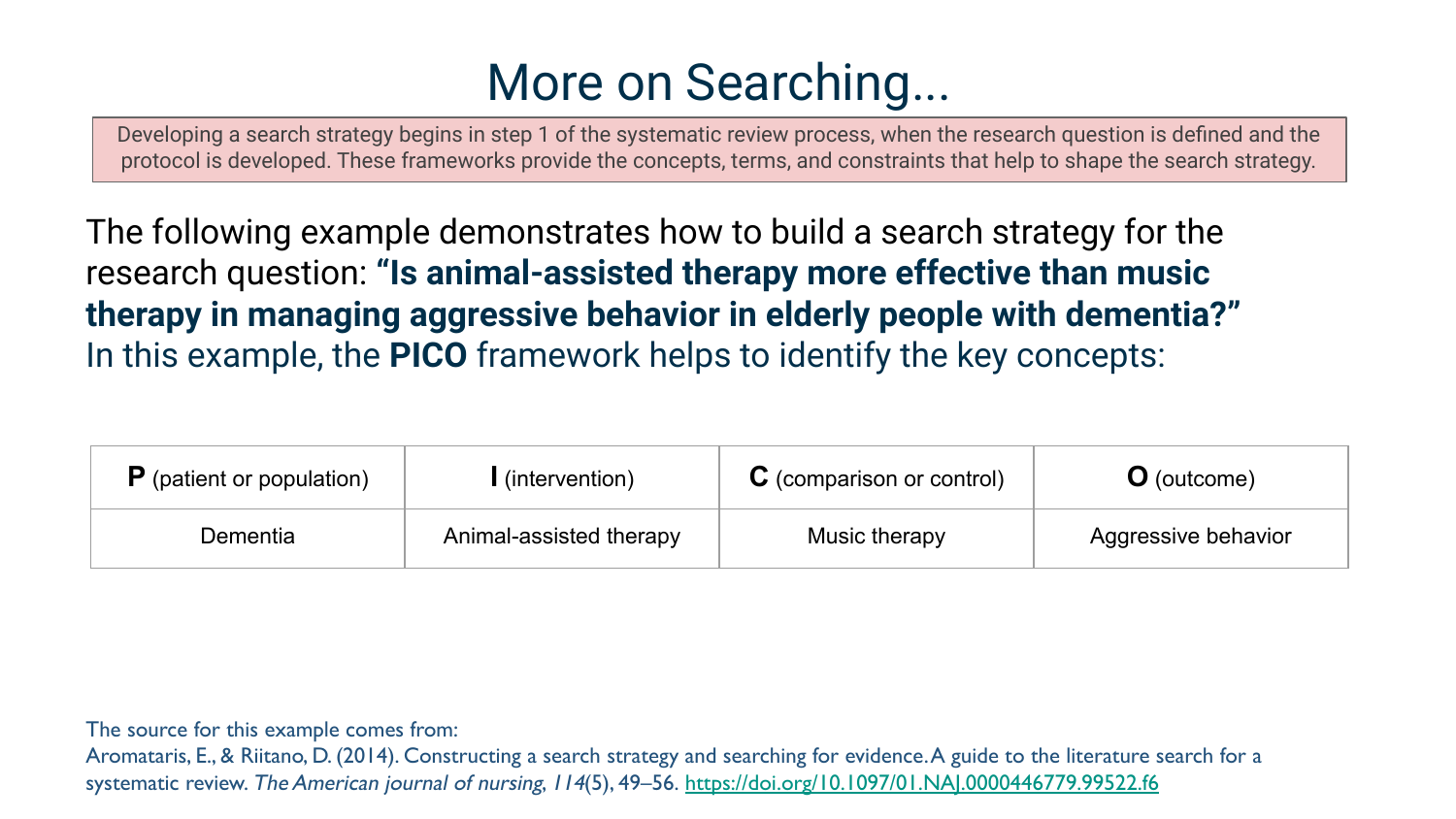According to [The Cochrane Handbook, 4.4.4](https://training.cochrane.org/handbook/current/chapter-04#section-4-4-4), a good search strategy uses both free-text terms (synonyms for key concepts) and controlled vocabulary terms (standardized indexing terms.)

The table below shows the original PICO elements with identified keywords (synonyms) added:

| $\bf{P}$ (patient or population)                                           | l (intervention)                                                                                                                                                                                                                 | $\mathbf C$ (comparison or control)                                             | <b>O</b> (outcome)                                                                                                                                                                   |
|----------------------------------------------------------------------------|----------------------------------------------------------------------------------------------------------------------------------------------------------------------------------------------------------------------------------|---------------------------------------------------------------------------------|--------------------------------------------------------------------------------------------------------------------------------------------------------------------------------------|
| Dementia<br><b>Alzheimer</b><br><b>Huntington</b><br><b>Kluver</b><br>Lewy | Animal-assisted therapy<br>Animal-assisted activities<br>Animal-assisted interventions<br>Animal therapy<br>Pet therapy<br>Dog therapy<br>Dog-assisted therapy<br>Canine-assisted therapy<br>Pet-facilitated therapy<br>Aquarium | Music therapy<br>Music<br><b>Singing</b><br>Sing<br><b>Auditory stimulation</b> | Aggression<br>Neuropsychiatric<br>Apathy inventory<br><b>Cornell scale</b><br><b>Cohen Mansfield</b><br><b>BEHAVE-AD</b><br><b>CERAD-BRSD</b><br><b>Behavior</b><br><b>Behaviour</b> |

Example from: Aromataris, E & Riitano, D 2014, 'Systematic reviews: Constructing a search strategy and searching for evidence', AJN The American Journal of Nursing, vol. 114, no. 5, pp. 49-56.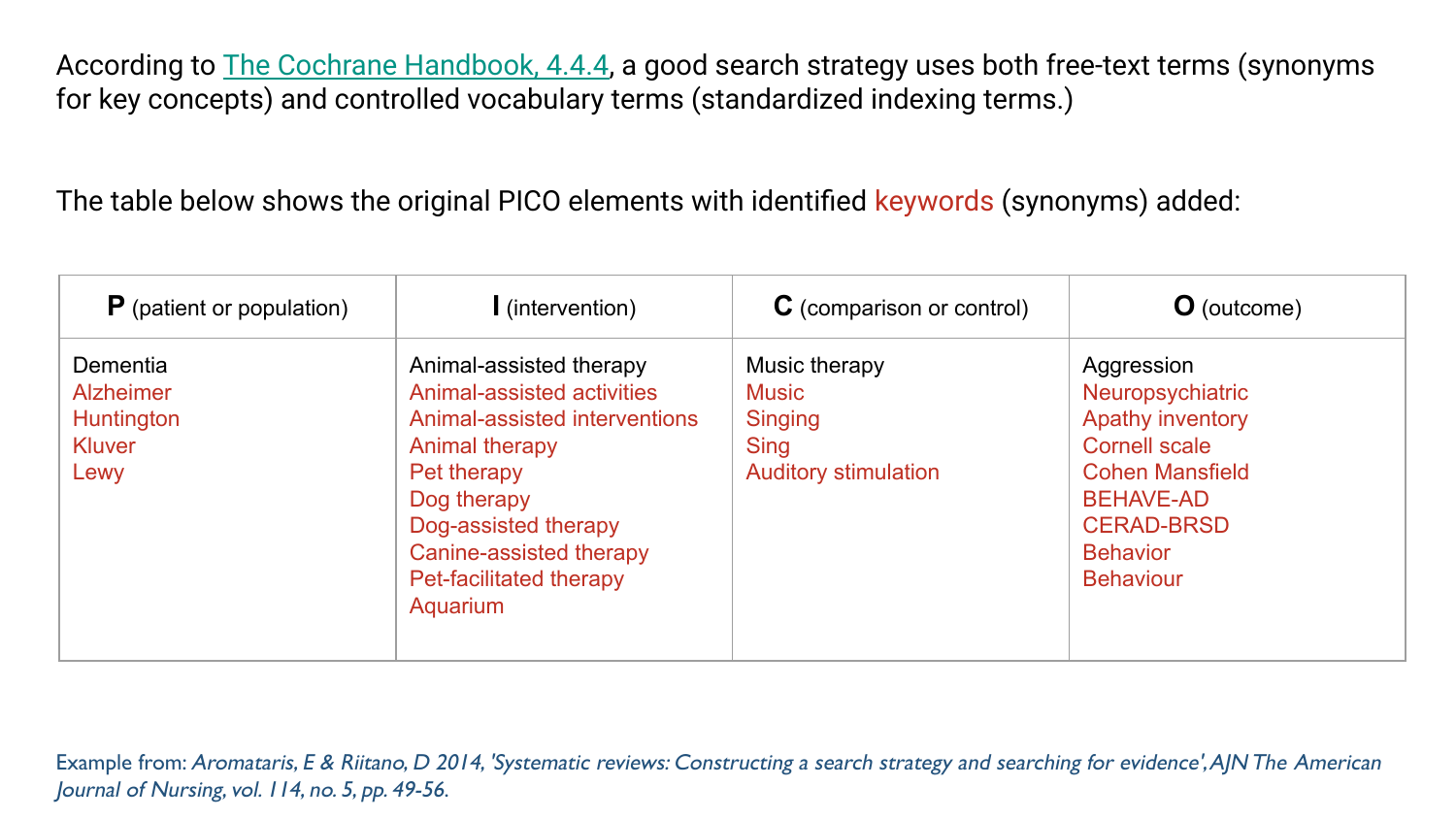Next, selected indexing terms are added. The indexing terms (or vocabulary) used to categorize articles in the Cochrane Database are MeSH terms (Medical Subject Headings.) These are denoted by [mh] when using the Cochrane syntax.

| $P$ (patient or population)                                                                        | $\mathsf{I}$ (intervention)                                                                                                                                                                                                                                                                                                                           | $\mathbf C$ (comparison or control)                                                                                                                    | <b>O</b> (outcome)                                                                                                                                                                                                                                        |
|----------------------------------------------------------------------------------------------------|-------------------------------------------------------------------------------------------------------------------------------------------------------------------------------------------------------------------------------------------------------------------------------------------------------------------------------------------------------|--------------------------------------------------------------------------------------------------------------------------------------------------------|-----------------------------------------------------------------------------------------------------------------------------------------------------------------------------------------------------------------------------------------------------------|
| Dementia<br>Alzheimer<br>Huntington<br>Kluver<br>Lewy<br>[mh Dementia]<br>[mh "Alzheimer disease"] | Animal-assisted therapy<br>Animal-assisted activities<br>Animal-assisted interventions<br>Animal therapy<br>Pet therapy<br>Dog therapy<br>Dog-assisted therapy<br>Canine assisted therapy<br>Aquarium<br>[mh "Animal-Assisted Therapy"]<br>[mh Pets]<br>[mh Dogs]<br>[mh Cats]<br>[mh Birds]<br>[mh "Bonding, Human-Pet"]<br>[mh "Animals, Domestic"] | Music therapy<br>Music<br>Singing<br>Sing<br>Auditory stimulation<br>[mh Music]<br>[mh "Music Therapy"]<br>[mh "Acoustic Stimulation"]<br>[mh Singing] | Aggression<br>Neuropsychiatric<br>Apathy inventory<br>Cornell scale<br>Cohen Mansfield<br><b>BEHAVE-AD</b><br><b>CERAD-BRSD</b><br><b>Behavior</b><br><b>Behaviour</b><br>[mh Aggression]<br>[mh "Personality inventory"]<br>[mh "Psychomotor agitation"] |

Example from: Aromataris, E & Riitano, D 2014, 'Systematic reviews: Constructing a search strategy and searching for evidence', AJN The American Journal of Nursing, vol. 114, no. 5, pp. 49-56.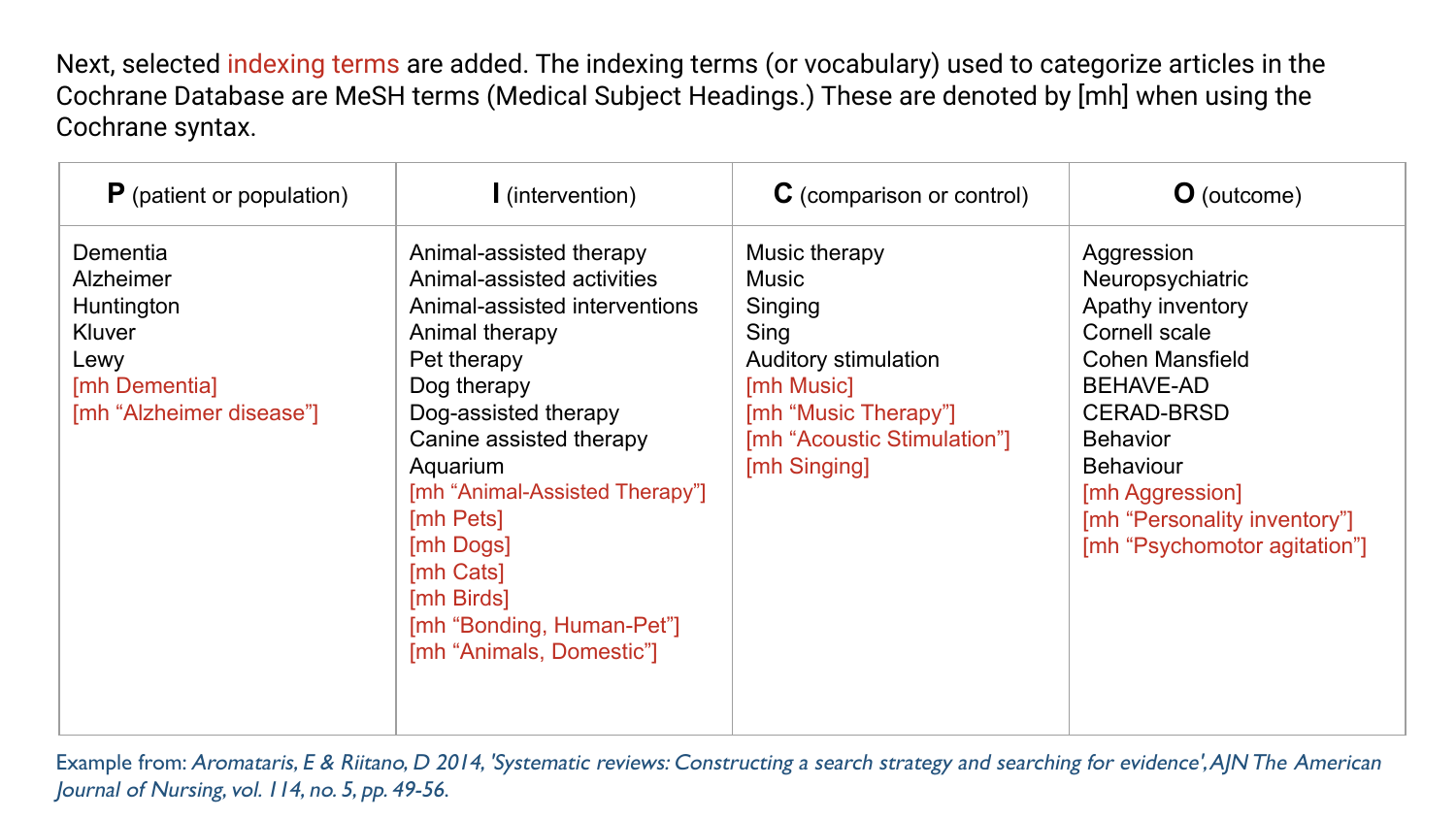This final table shows the addition of filters, field codes, and shortcuts to our terms and MeSH headings. Using the **\*** with truncated terms allows for different terminology and spellings, :kw denotes a keyword search, :ti,ab denotes a title/abstract search, NEXT denotes proximity,, etc. Your librarian or expert searcher will be familiar with all of these!

| $P$ (patient or population)                                                                                                                        | (intervention)                                                                                                                                                                                                                                                                                                                                                                                                                                                       | C (comparison or control)                                                                                                                                                                                         | <b>O</b> (outcome)                                                                                                                                                                                                                                                                             |
|----------------------------------------------------------------------------------------------------------------------------------------------------|----------------------------------------------------------------------------------------------------------------------------------------------------------------------------------------------------------------------------------------------------------------------------------------------------------------------------------------------------------------------------------------------------------------------------------------------------------------------|-------------------------------------------------------------------------------------------------------------------------------------------------------------------------------------------------------------------|------------------------------------------------------------------------------------------------------------------------------------------------------------------------------------------------------------------------------------------------------------------------------------------------|
| Dementia:ti,ab, kw<br>Alzheimer:ti,ab,kw<br>Huntington*:ti,ab,kw<br>Kluver:ti,ab, kw<br>Lewy:ti,ab,kw<br>[mh Dementia]<br>[mh "Alzheimer disease"] | "Animal-assisted therapy":ti,ab, kw<br>("Animal-assisted" NEXT<br>activit*):ti,ab<br>("Animal-assisted" NEXT<br>intervention*):ti,ab<br>"Animal therapy":ti,ab, kw<br>"Pet therapy":ti,ab, kw<br>"Dog therapy":ti,ab,kw<br>"Dog-assisted therapy":ti,ab, kw<br>"Canine-assisted therapy":ti,ab, kw<br>Aquarium:ti,ab<br>[mh "Animal Assisted Therapy"]<br>[mh Pets]<br>[mh Dogs]<br>[mh Cats]<br>[mh Birds]<br>[mh "Bonding, Human-Pet"]<br>[mh "Animals, Domestic"] | "Music therapy":ti,ab,kw<br>Music*:ti,ab,kw<br>Singing:ti,ab, kw<br>Sing:ti,ab,kw<br>("Auditory" NEXT<br>stimulat*):ti,ab,kw<br>[mh Music]<br>[mh "Music Therapy"]<br>[mh "Acoustic Stimulation"]<br>[mh Singing] | Aggression:ti,ab,kw<br>Neuropsychiatric:ti,ab<br>"Apathy inventory":ti,ab<br>"Cornell scale":ti,ab<br>"Cohen Mansfield":ti,ab<br>BEHAVE-AD:ti,ab<br>CERAD-BRSD:ti,ab<br>Behavior*:ti,ab<br>Behaviour*:ti,ab<br>[mh Aggression]<br>[mh "Personality inventory"]<br>[mh "Psychomotor agitation"] |

Example from: Aromataris, E & Riitano, D 2014, 'Systematic reviews: Constructing a search strategy and searching for evidence', AJN The American Journal of Nursing, vol. 114, no. 5, pp. 49-56.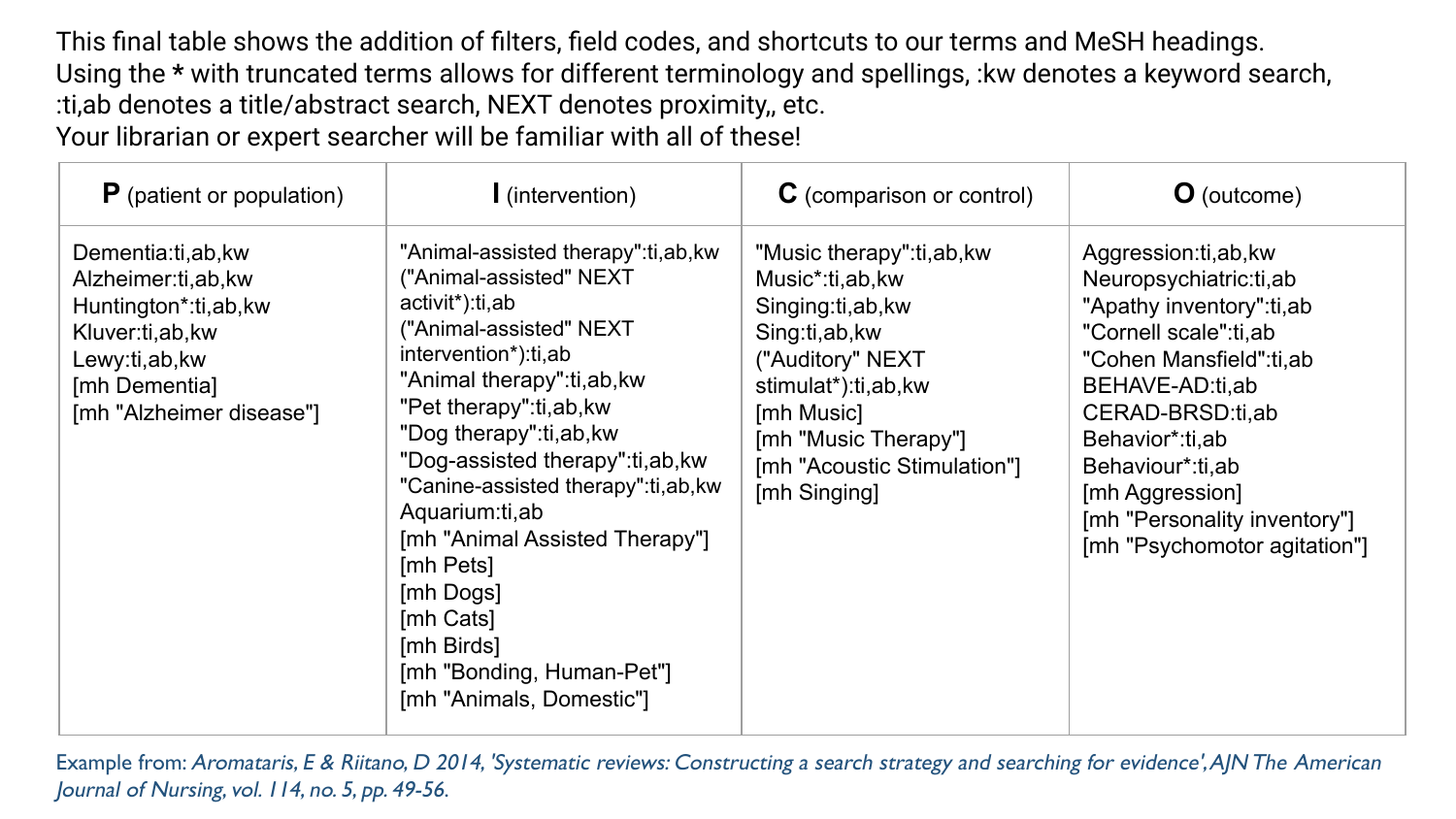Once all desired terms are collected, perform a separate search of each PICO column's terms by combining the group of terms with **OR**. After each column's terms have been searched separately, combine all of those independent searches together in a new search string by using **AND**.

In our example, a search for articles on animal assisted therapy versus music therapy to treat aggression in patients with dementia might look like this:

(Dementia:ti,ab,kw OR Alzheimer:ti,ab,kw OR Huntington\*:ti,ab,kw OR Kluver:ti,ab,kw OR Lewy:ti,ab,kw OR [mh Dementia] OR [mh "Alzheimer disease"]) AND ("Animal assisted therapy":ti,ab,kw OR ("Animal assisted" NEXT activit\*):ti,ab OR ("Animal assisted" NEXT intervention\*):ti,ab OR "Animal therapy":ti,ab,kw OR "Pet therapy":ti,ab,kw OR "Dog therapy":ti,ab,kw OR "Dog assisted therapy":ti,ab,kw OR "Canine assisted therapy":ti,ab,kw OR Aquarium:ti,ab OR [mh "Animal Assisted Therapy"] OR [mh Pets] OR [mh Dogs] OR [mh Cats] OR [mh Birds] OR [mh "Bonding, Human-Pet"] OR [mh "Animals, Domestic"]) OR (Music\*:ti,ab,kw OR "Music therapy":ti,ab,kw OR Singing:ti,ab,kw OR Sing:ti,ab,kw OR ("Auditory" NEXT stimulat\*):ti,ab,kw OR [mh Music] OR [mh "Music Therapy"] OR [mh "Acoustic Stimulation"] OR [mh Singing]) AND (Aggression:ti,ab,kw OR Neuropsychiatric:ti,ab OR "Apathy inventory":ti,ab OR "Cornell scale":ti,ab OR "Cohen Mansfield":ti,ab OR BEHAVE-AD:ti,ab OR CERAD-BRSD:ti,ab OR Behavior\*:ti,ab OR Behaviour\*:ti,ab OR [mh Aggression] OR [mh "Personality inventory"] OR [mh "Psychomotor agitation"])

*Note: The source text uses PubMed syntax. Our search string has been translated to Cochrane syntax using [The Polyglot Search Translator](https://sr-accelerator.com/#/polyglot)*

After the final search is conducted, results can be further refined by publication date, study group, etc. according to the limits established in the protocol. Resulting citations should be exported to bibliographic management software where they can be organized and ultimately selected for the review.

Example from: Aromataris, E & Riitano, D 2014, 'Systematic reviews: Constructing a search strategy and searching for evidence', AJN The American Journal of Nursing, vol. 114, no. 5, pp. 49-56.

The Polyglot Search Translator: Clark JM, Sanders S, Carter M, Honeyman D, Cleo G, Auld Y, Booth D, Condron P, Dalais C, Bateup S, Linthwaite B, May N, Munn J, Ramsay L, Rickett K, Rutter C, Smith A, Sondergeld P, Wallin M, Jones M, Beller E. Improving the translation of search strategies using the Polyglot Search Translator: a randomized controlled trial. J Med Libr Assoc. 2020 Apr;108(2):195–207. doi: 10.5195/jmla.2020.834. Epub 2020 Apr 1. PMCID: PMC7069833. https://pubmed.ncbi.nlm.nih.gov/32256231/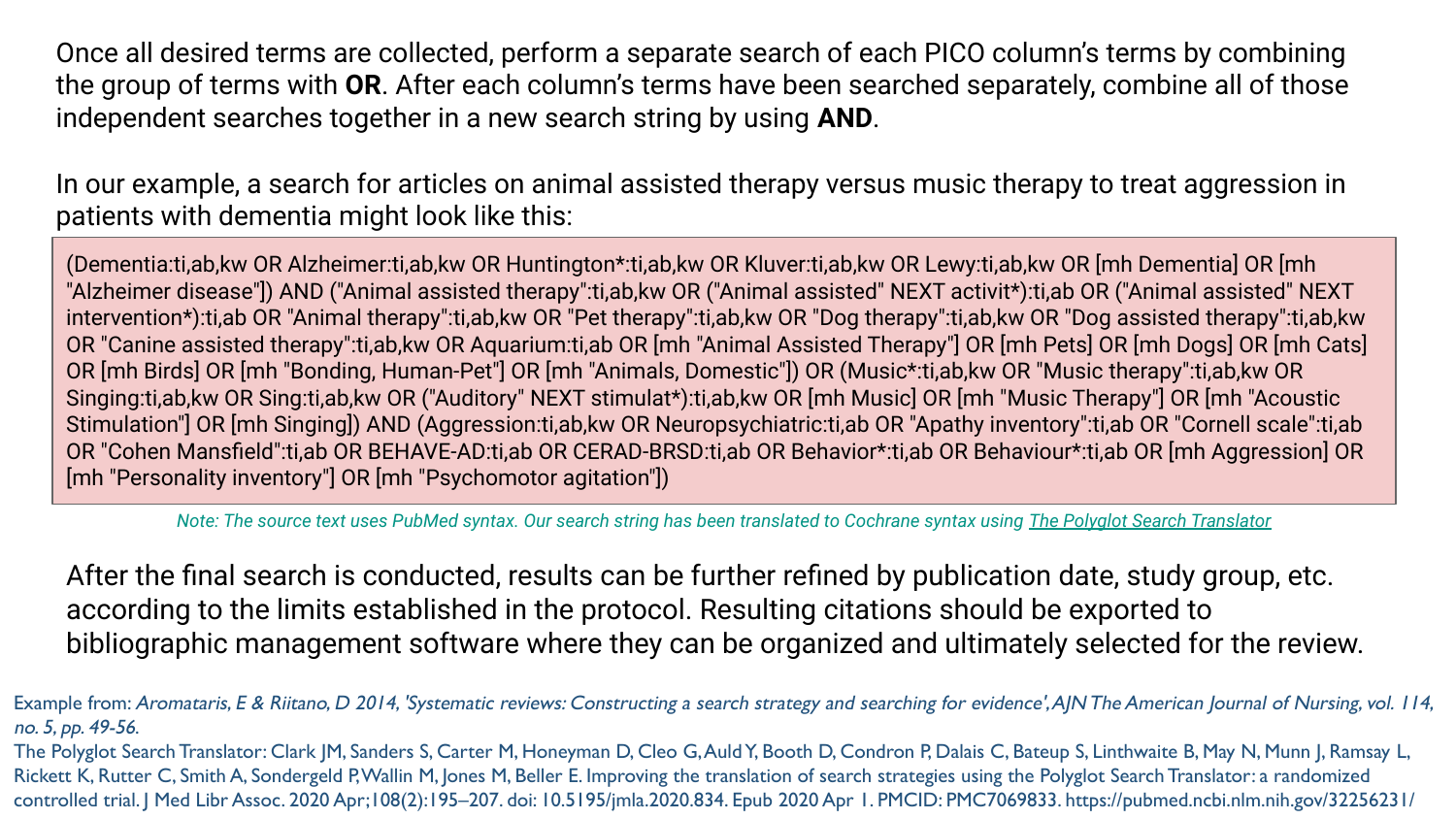### Documenting the Search Strategy

It's important to remember that your search strategy *must* be documented and reported in the review so that the search can be reproduced. [The Cochrane Handbook 4.5](https://training.cochrane.org/handbook/current/chapter-04#section-4-5) explains documenting and reporting the search process in depth.

Box 4.5.a from the same text succinctly encapsulates the expectations surrounding documentation:

**MECIR Box 4.5.a** Relevant expectations for conduct of intervention reviews

C36: Documenting the search process (Mandatory)

Document the search process in enough detail to ensure that it can be reported correctly in the review.

The search process (including the sources searched, when, by whom, and using which terms) needs to be documented in enough detail throughout the process to ensure that it can be reported correctly in the review, to the extent that all the searches of all the databases are reproducible.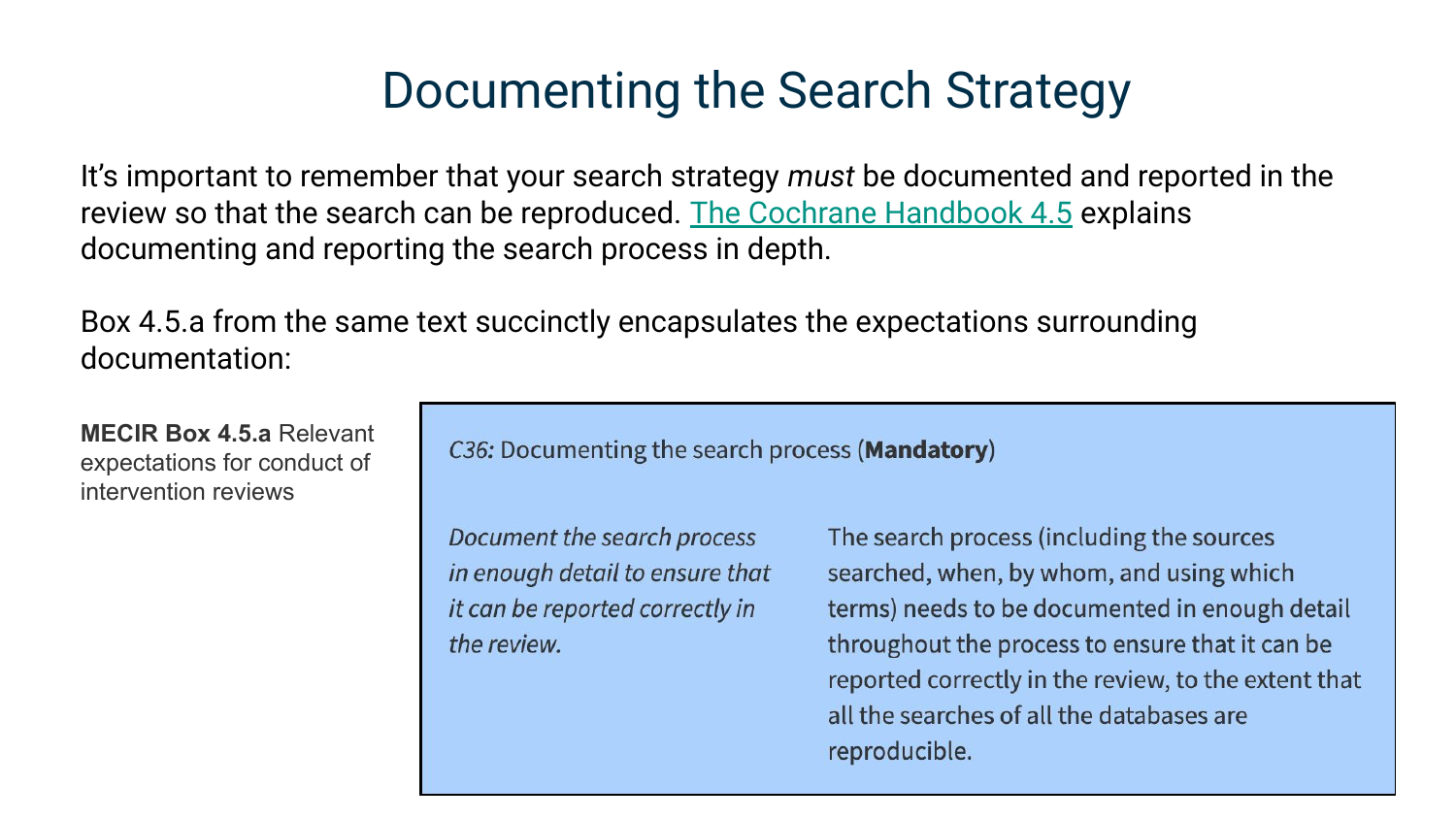# Systematic Review Resources

#### **General Standards and Guidelines**

- [Cochrane Handbook for Systematic Reviews of Interventions](https://training.cochrane.org/handbook/current)
- [Institute of Medicine \(IOM\) Standards for Systematic Reviews](https://www.nihlibrary.nih.gov/sites/default/files/Finding_What_Works_in_Health_Care_Standards_for_Systematic_Reviews_IOM_2011.pdf)
- **[PRISMA Guidelines](https://journals.plos.org/plosmedicine/article?id=10.1371/journal.pmed.1000100)**
- [The Centre for Reviews and Dissemination \(CRD\) Guidelines](https://www.york.ac.uk/crd/SysRev/!SSL!/WebHelp/SysRev3.htm)

#### **Searching Resources**

- [Systematic Searches #4: Building Search Strategies \(Part I\)](https://library.medicine.yale.edu/tutorials/1006)
- [Systematic Searches #5: Building Search Strategies \(Part II\)](https://library.medicine.yale.edu/tutorials/1013)
- **[Systematic Searches #6: Building Search Strategies \(Part III\)](https://library.medicine.yale.edu/tutorials/1014)**
- [Systematic Searches #7: Building Search Strategies \(Part IV\)](https://library.medicine.yale.edu/tutorials/1017)
- [Systematic Searches #8: Building Search Strategies \(Part V\)](https://library.medicine.yale.edu/tutorials/1042)
- **[PubMed Search Strategies Blog](http://pubmedsearches.blogspot.com/)**

#### **Publishing Resources**

[Bernard Becker Medical Library's "Selecting a Journal for Publication: Quality Indicators"](https://beckerguides.wustl.edu/c.php?g=648201&p=4545483)

*An excellent series of videos from Yale Medical Library outlining the process of building search strategies!*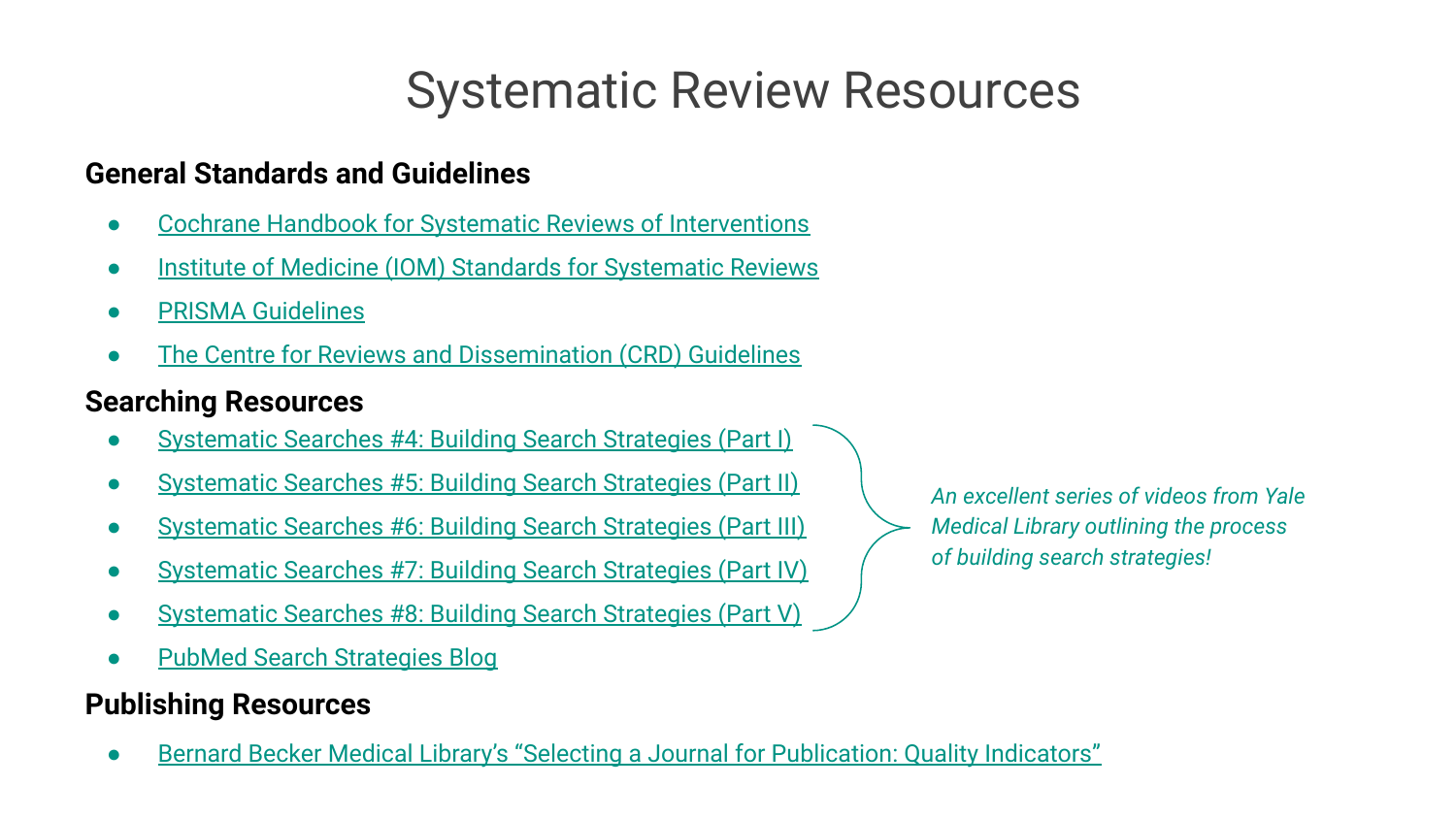### Systematic Review Resources

#### **Recommended Research Guides from other Libraries**

- [University of Maryland's Systematic Review Research Guide](https://lib.guides.umd.edu/SR)
- [Texas A&M University Libraries Systematic Review Research Guide](https://tamu.libguides.com/c.php?g=574702&p=4298724)
- **[The CDC Library Systematic Reviews Research Guide](https://www.cdc.gov/library/researchguides/systematicreviews.html)**
- **•** [Temple University's "What is a Systematic Review?" Guide](https://guides.temple.edu/c.php?g=78618&p=4178713)